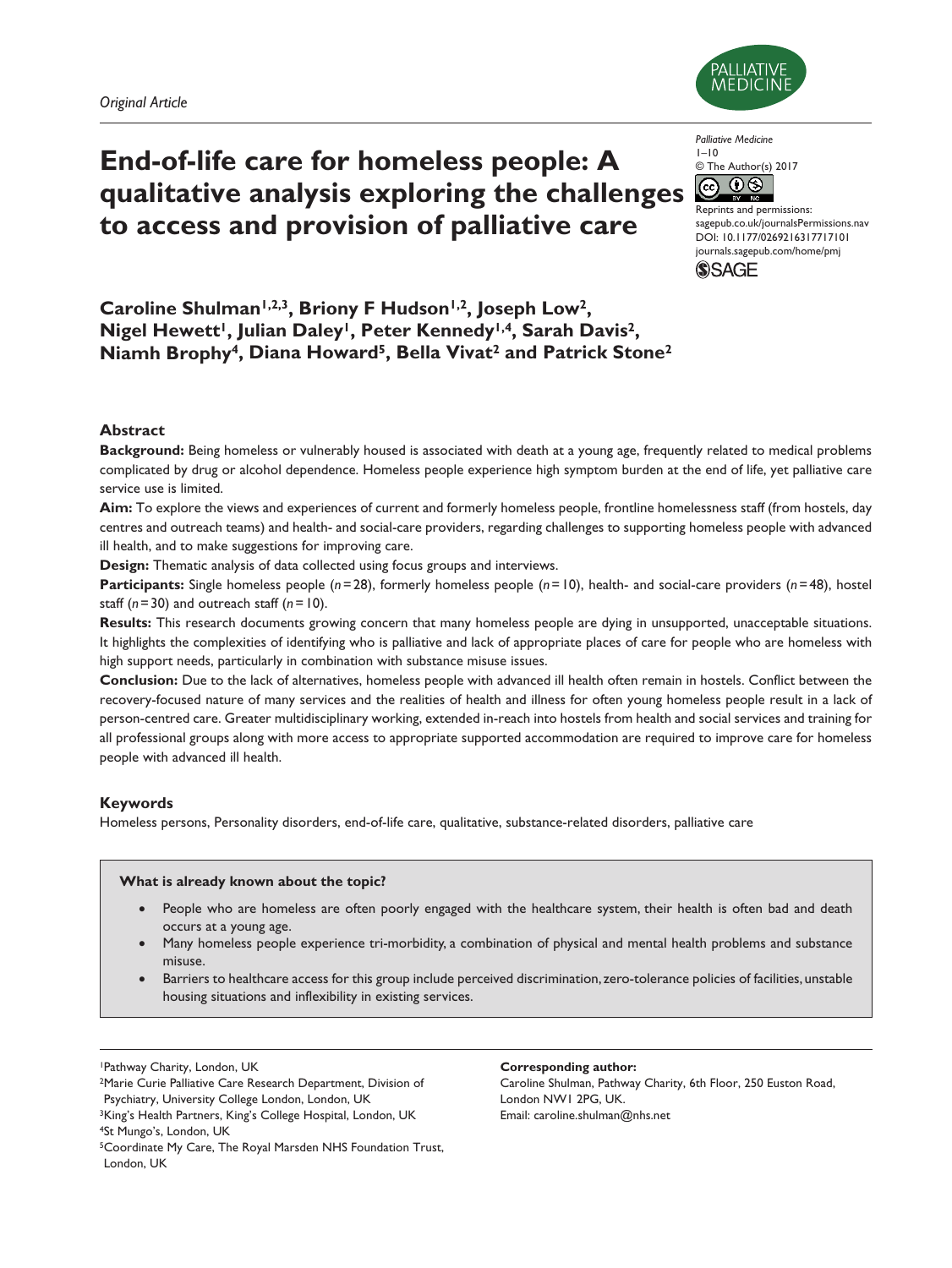#### **What this paper adds?**

- An insight into the lack of support and choices that many homeless people with advanced ill health receive.
- Due to the lack of alternatives, homeless people with advanced ill health often remain in hostels as their health deteriorates.
- Uncertainty around the prognoses of common illnesses, the impact of behaviours related to complex trauma and substance misuse and gaps and fragmentation in existing provision contribute to the difficulty in accessing and providing palliative care for this population.
- Conflict between the recovery-focused nature of many services and the realities of health and illness for homeless people result in a lack of person-centred care for those with advanced ill health.

#### **Implications for practice, theory or policy**

- If hostels are to continue to house people with chronic, deteriorating health conditions, far greater multidisciplinary in-reach, support and training are required.
- Given that identifying which individuals may be approaching the end of their life is difficult, the trigger for action and support to be put in place could be when an individual's health is causing concern, rather than when they are identified as dying.
- A bespoke service, providing an appropriate level of care and support for homeless people who are dying, in an environment in which they can feel comfortable may be required.

# **Background**

Homeless people encounter barriers in accessing healthcare services, experience poor health outcomes and early mortality.<sup>1,2</sup> The mean age of death among single homeless people ranges from 34 to 47 years, with age-adjusted death rates up to four times the housed population.<sup>1,3,4</sup> 'Homelessness' includes people sleeping on the streets (rough sleeping) and in insecure or temporary accommodation, including hostels.2 In 2016, on any given night, it was estimated that approximately 4134 people were sleeping on the streets (sleeping rough) across England. This figure is likely to be an underestimation and represents a 16% rise in the numbers observed in 2015 and more than double the amount in 2010.<sup>5</sup>

Homeless people's health needs frequently include drug and/or alcohol dependence and mental health problems in association with physical health issues (tri-morbidity). $6.7 \text{ A}$ recent survey of healthcare usage of UK homeless people indicated many homeless people under-utilise primary care services while emergency health service usage is high.<sup>6,8</sup> This appears to be a pattern internationally.<sup>9</sup>

Challenges to accessing healthcare include navigating complicated healthcare systems,<sup>10</sup> managing unstable housing situations, balancing competing priorities (such as food, shelter and addictions)<sup>11</sup> and previous negative experiences with healthcare services and professionals.12

Poorly managed addictions can make accessing healthcare within mainstream settings challenging due to fear of discrimination $11$  or medication delays leading to unpleasant symptoms of withdrawal.<sup>11</sup>

Policies of zero tolerance towards illicit substances (such as crack and heroin) are common in many services, including care homes and hospital. Sobriety is often a requirement for engaging in health- and social-care assessments.12,13 In practical terms, these factors render many services inaccessible to this population.

The deaths of many homeless people are not planned for and occur following emergency admission to hospitals. Despite the high burden of disease and mortality in the homeless population,<sup>15</sup> they have poor access to palliative care.16,17 Reasons for this may include the lack of positive interactions between homeless people and healthcare providers,<sup>18</sup> challenges around alcohol and substance use<sup>17</sup> and methods and models of service delivery.19,20 Homeless people are less likely to have family members to advocate for them should their health deteriorate, thus the potential importance of advance care planning (ACP) for this group has been raised.<sup>21</sup> ACP is a process of discussion about future healthcare wishes, usually in the context of anticipated health deterioration.<sup>22</sup> ACP is a central aspect of palliative care yet rarely occurs with homeless people.<sup>17</sup> Research indicates that homeless people may be willing to engage in ACP, yet varying degrees of success in engaging homeless people in this have been reported.21,23–26 Given the complexities in providing palliative care for homeless people, there is a need to hear the experiences and views of this group and the professionals supporting them regarding palliative care.

# **Aims**

To explore the views and experiences of current and formerly homeless people, frontline homelessness staff (from hostels, day centres and outreach teams) and health- and social-care providers, regarding challenges to supporting homeless people with advanced ill health, and to make suggestions for improving care.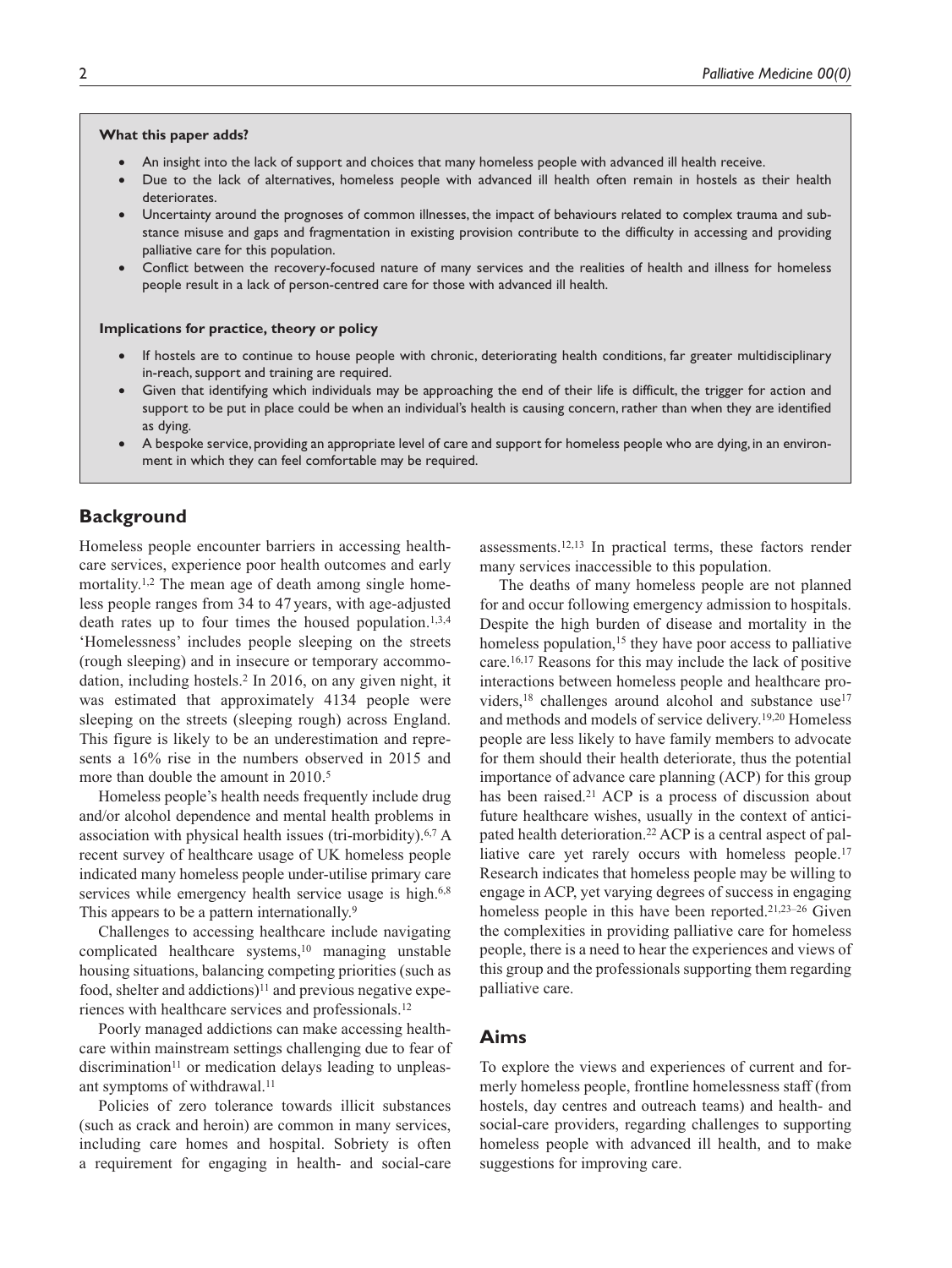#### **Table 1.** Eligibility criteria for participants.

*Frontline homelessness staff and health- and social-care professionals*

- Direct professional contact with people who are homeless
- Experience of working within services for homeless people within the three London boroughs included
- *Formerly homeless people*
	- More than 6months lived experience of homelessness
	- Securely housed for more than 6months
	- Able and willing to articulate experiences and views
- *People who are currently homeless*
	- Currently homeless or insecurely housed, for longer than 6months
	- Has recourse to public funds and is therefore entitled to medical and social support
	- Considered appropriate to be approached by key worker
	- Not under influence of drugs or alcohol during participation
	- Able and willing to articulate experiences and views.

# **Methods**

#### *Participants and recruitment*

Participants were recruited using opportunistic sampling across three London boroughs, selected for their high numbers of both homeless people and homelessness services.27,28 Frontline homelessness staff and health- and social-care professionals were recruited through the research team's existing professional connections and through mapping homelessness services within these boroughs.28

Formerly homeless people were recruited through homelessness charities: Pathway,<sup>29</sup> Groundswell<sup>30</sup> and St Mungo's.31 Homeless people were identified and recruited by staff at homeless hostels and day centres.

Homeless hostels provide accommodation and support from key workers, while day centres provide support with basic needs such as food, clothing and washing facilities, but close at night. Current and formerly homeless participants were provided with a £10 supermarket voucher. Eligibility criteria are outlined in Table 1. We followed the consolidated criteria for reporting qualitative studies (COREQ) guidelines.32

#### *Ethical considerations and informed consent*

Formerly homeless people and other professionals experienced in supporting homeless people were consulted regarding appropriate recruitment and data collection methodologies. This consultation resulted in amendments to the original recruitment strategy. Formerly homeless people felt it would be most appropriate for hostel and day centre staff to identify and invite potential participants, rather than using posters to advertise the research.

Ethical approval was obtained from the University College London research ethics committee (reference no. 6927/001). Written consent was obtained from formerly homeless participants and staff, and verbal consent was obtained from homeless participants.

#### *Data collection*

Data were collected between October 2015 and October 2016. Semi-structured interviews and focus groups enabled participants to use their own language and concepts to highlight salient issues.<sup>33</sup> Data collection with professionals was conducted at their place of work. Data collection with currently homeless people occurred at the hostels or day centres they were recruited from, while data collection with formerly homeless people took place at the offices of a charity with which all were familiar. A vignette was used (Figure 1) to keep discussions objective.10,34 The vignette provided a familiar scenario and had the potential to stimulate deep exploration of complex problems. Focus groups lasted for 1h with homeless people, health- and social-care providers and 3h for all other groups. Participants completed demographic sheets to enable later analysis of the sample. Data collection was audio recorded and transcribed verbatim.

John is a 30-year-old man. He has been a heavy drinker since his early 20s. He was rough sleeping, squatting and sofa-surfing for a number of years and is currently in a hostel. He has had frequent attendances to hospital with alcohol-related fits, vomiting blood and has been diagnosed with liver cirrhosis. Three hospital attendances resulted in short admissions for detox. Following each admission, he started drinking again and missed follow-up appointments with hospital and community alcohol teams. The doctors have said that if he continues to drink, he is unlikely to live for more than 6–12months.

**Figure 1.** Vignette.

### *Analysis*

Written summaries were circulated to participants to assess accuracy and validity. Thematic analysis<sup>35</sup> was used to identify, analyse and report themes from the data. Line-byline coding was undertaken by B.F.H., and consensus was achieved through discussion (B.F.H. and C.S.). Higher level candidate themes and subthemes (Table 3) were developed and discussed with a wider group of healthcare professionals, researchers and formerly homeless people.

# **Results**

#### *Participants*

A total of 127 participants took part in a total of 28 focus groups and 10 individual semi-structured interviews. Participants' characteristics are outlined in Table 2. Over one-third  $(n=39\%)$  of homeless participants had been homeless for more than 5 years, 86% reported having slept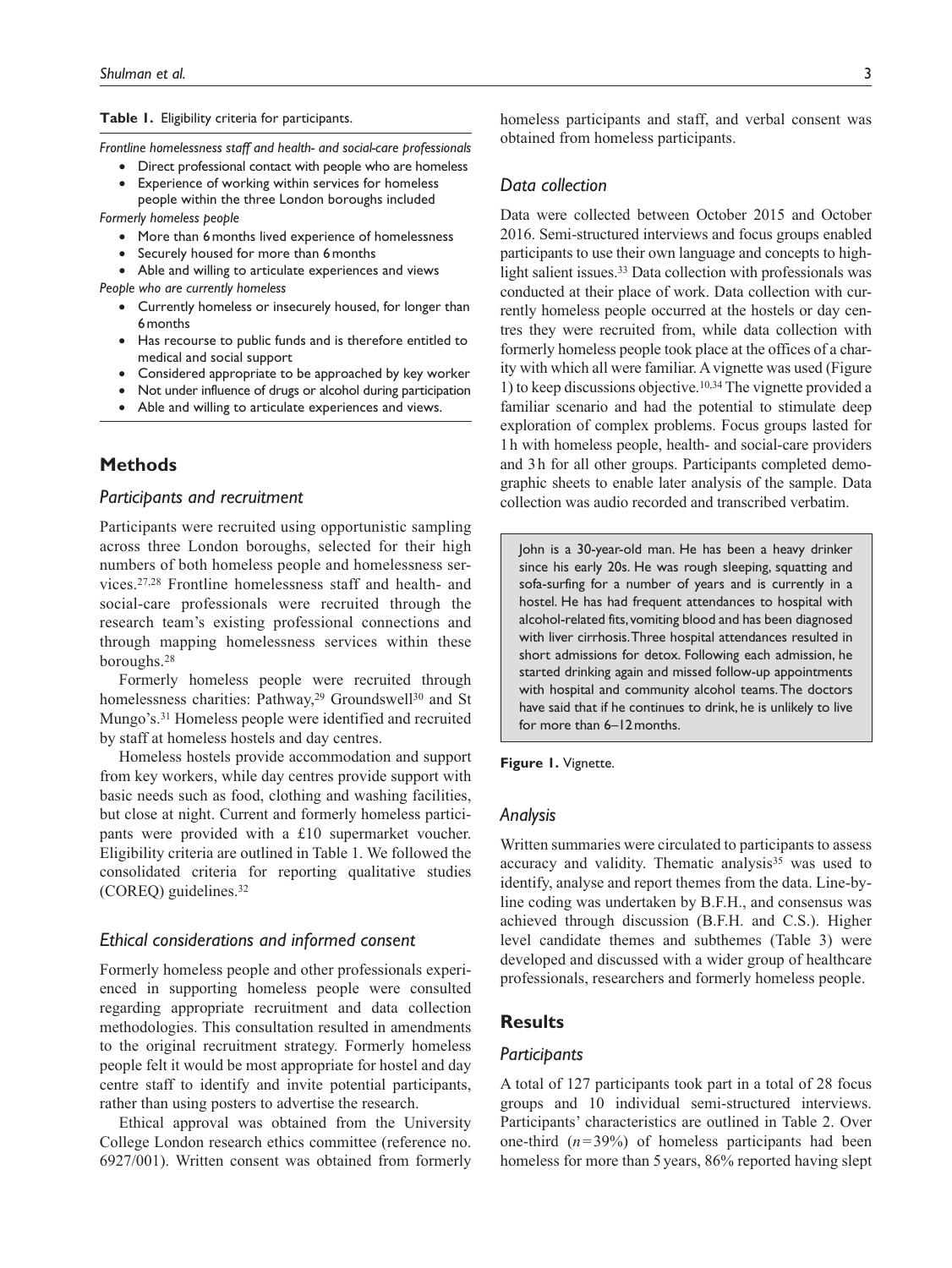|  |  |  |  | Table 2. Professional and demographic characteristics of participants. |  |  |
|--|--|--|--|------------------------------------------------------------------------|--|--|
|--|--|--|--|------------------------------------------------------------------------|--|--|

|                                                              | Total<br>$(N = 127)$<br>$(\%)$ | Health/social-<br>care providers<br>$(N=49)$ | Hostel/outreach staff<br>$(N=40)$ | Experts by experience<br>$(N = 10)$ | Currently<br>homeless people<br>$(N=28)$ |
|--------------------------------------------------------------|--------------------------------|----------------------------------------------|-----------------------------------|-------------------------------------|------------------------------------------|
| Borough                                                      |                                |                                              |                                   |                                     |                                          |
| A                                                            | 33(26)                         | 9                                            | 8                                 |                                     | 6                                        |
| В                                                            | 36(28)                         |                                              | $\overline{2}$                    |                                     | 13                                       |
| C                                                            | 39(31)                         | 27                                           | 2                                 |                                     | 9                                        |
| Multiple boroughs                                            | 14 (11)                        | 6                                            | 8                                 |                                     |                                          |
| Not reported                                                 | 5(4)                           | $\overline{\phantom{m}}$                     |                                   |                                     |                                          |
| Gender                                                       |                                |                                              |                                   |                                     |                                          |
| Male                                                         | 68 (54)                        | 18                                           | 16                                | 8                                   | 26                                       |
| Female                                                       | 59 (46)                        | 31                                           | 24                                | 2                                   | $\mathbf{2}$                             |
| Health- and social-care providers, hostel and outreach staff |                                |                                              | Homeless participants             |                                     |                                          |

|                                                  | Total           | Health- and<br>social-care<br>providers<br>$(N=49)$ | Hostel/<br>outreach<br>staff<br>$(N=40)$ | Experts by<br>$(N = 10)$ | Currently homeless or<br>experience vulnerably housed people | $N = 28$       |
|--------------------------------------------------|-----------------|-----------------------------------------------------|------------------------------------------|--------------------------|--------------------------------------------------------------|----------------|
| Place of work                                    |                 |                                                     |                                          |                          | How long have you been homeless?                             |                |
| Outreach service                                 | 4               | 12                                                  |                                          | 2                        | Less than I year                                             | 4              |
| Hospital                                         | 15              | 4                                                   |                                          | $\mathsf{I}$             | $I-4$ years                                                  | 9              |
| GP surgery                                       | 7               | 7                                                   |                                          | $\overline{\phantom{0}}$ | 5-10 years                                                   | 6              |
| Hospice                                          | $\overline{7}$  | $\overline{7}$                                      | $\overline{\phantom{0}}$                 | $\overline{\phantom{0}}$ | $10 - 15$ years                                              |                |
| Hostel                                           | 31              | 3                                                   | 26                                       | 2                        | $15 + years$                                                 | 5              |
| Care home                                        | 7               | —                                                   | 7                                        | $\overline{\phantom{0}}$ | Not reported                                                 | 4              |
| Day centre                                       | 5               | $\overline{\phantom{0}}$                            | 5                                        | $\overline{\phantom{0}}$ | Have you ever slept rough?                                   |                |
| Supported housing                                | $\overline{2}$  | $\overline{\phantom{0}}$                            | 2                                        | $\overline{\phantom{0}}$ | Yes                                                          | 24             |
| Council                                          | 6               | 6                                                   |                                          |                          | No                                                           |                |
| Not reported                                     | 5               | —                                                   | $\overline{\phantom{0}}$                 | 5                        | Not reported                                                 | 3              |
| Job title                                        |                 |                                                     |                                          |                          | How would you describe your health overall?                  |                |
| GP                                               | 4               | 4                                                   |                                          |                          | Poor                                                         | 8              |
| Nurse practitioner                               | 7               | 7                                                   |                                          | $\overline{\phantom{0}}$ | Fair                                                         | 12             |
| Nurse specialist                                 | П               | П                                                   |                                          |                          | Good                                                         | 4              |
| Drug and alcohol worker                          | 2               | $\overline{2}$                                      | $\overline{\phantom{0}}$                 | $\overline{\phantom{0}}$ | Very good                                                    |                |
| Addiction psychiatrist                           | $\overline{2}$  | $\overline{2}$                                      |                                          | $\overline{\phantom{0}}$ | Not reported                                                 | 3              |
| Palliative care consultant                       | 2               | 2                                                   |                                          | $\overline{\phantom{0}}$ | Do you use drugs?                                            |                |
| Social worker in homelessness or palliative care | 8               | 8                                                   |                                          | $\overline{\phantom{0}}$ | Yes                                                          | 7              |
| Clinical psychologist                            | $\overline{2}$  | 2                                                   |                                          |                          | No                                                           | 16             |
| Liver specialist                                 | 1               | ı                                                   |                                          | $\overline{\phantom{0}}$ | Not reported                                                 | 5              |
| Service manager                                  | -1              | 1                                                   |                                          | $\overline{\phantom{0}}$ | Do you use methadone/subutex (buprenorphine)                 |                |
| Housing commissioner                             | 4               | 4                                                   | $\overline{\phantom{0}}$                 | $\overline{\phantom{0}}$ | Yes                                                          | 3              |
| Housing worker                                   | 5               | 3                                                   |                                          | $\overline{2}$           | No                                                           | 20             |
| Hostel worker                                    | 17              | $\mathbf{I}$                                        | 16                                       | $\overline{\phantom{0}}$ | Not reported                                                 | 5              |
| Care navigator                                   | $\mathbf{I}$    |                                                     | $\overline{\phantom{0}}$                 | J.                       | Do you drink alcohol?                                        |                |
| Outreach worker                                  | 12              | ۳                                                   | 10                                       | $\overline{2}$           | Yes                                                          | 21             |
| Complex needs hostel worker                      | 6               | ۳                                                   | 6                                        | $\overline{\phantom{0}}$ | No                                                           | 2              |
| Hostel manager                                   | 7               |                                                     | 7                                        | $\equiv$                 | Not reported                                                 | 5              |
| Day centre manager                               | ı               | $\overline{a}$                                      | T                                        | $\overline{\phantom{0}}$ | Have you been to $A\&E^*$ in the last year?                  |                |
| Not reported                                     | 6               | $\mathbf{I}$                                        |                                          | 5                        | Yes                                                          | 15             |
| Years of experience working in homelessness      |                 |                                                     |                                          |                          | No                                                           | 5              |
| Less than I                                      | 4               | 2                                                   | 2                                        | $\overline{\phantom{0}}$ | Not reported                                                 | 8              |
| $I - 5$                                          | 17              | 8                                                   | 6                                        | 3                        | Where do you usually sleep?                                  |                |
| $5 - 10$                                         | 27              | 16                                                  | 9                                        | $\overline{2}$           | Hostel                                                       | 20             |
| $10 - 15$                                        | 23              | 17                                                  | 6                                        | $\overline{\phantom{0}}$ | Supported accommodation                                      | $\overline{2}$ |
| $15+$                                            | $\overline{14}$ | 5                                                   | 9                                        | $\overline{\phantom{0}}$ | Squat                                                        | 2              |
| Not reported                                     | 4               | $\mathbf{I}$                                        | 8                                        | 5                        | Friends' house                                               | ı              |
| Personal experience of homelessness?             |                 |                                                     |                                          |                          |                                                              |                |
| Yes                                              | 30              | 8                                                   | П                                        | $\overline{0}$           | Street                                                       |                |
| No                                               | 61              | 4 <sub>1</sub>                                      | 21                                       | $\overline{\phantom{0}}$ | Bus                                                          | ı              |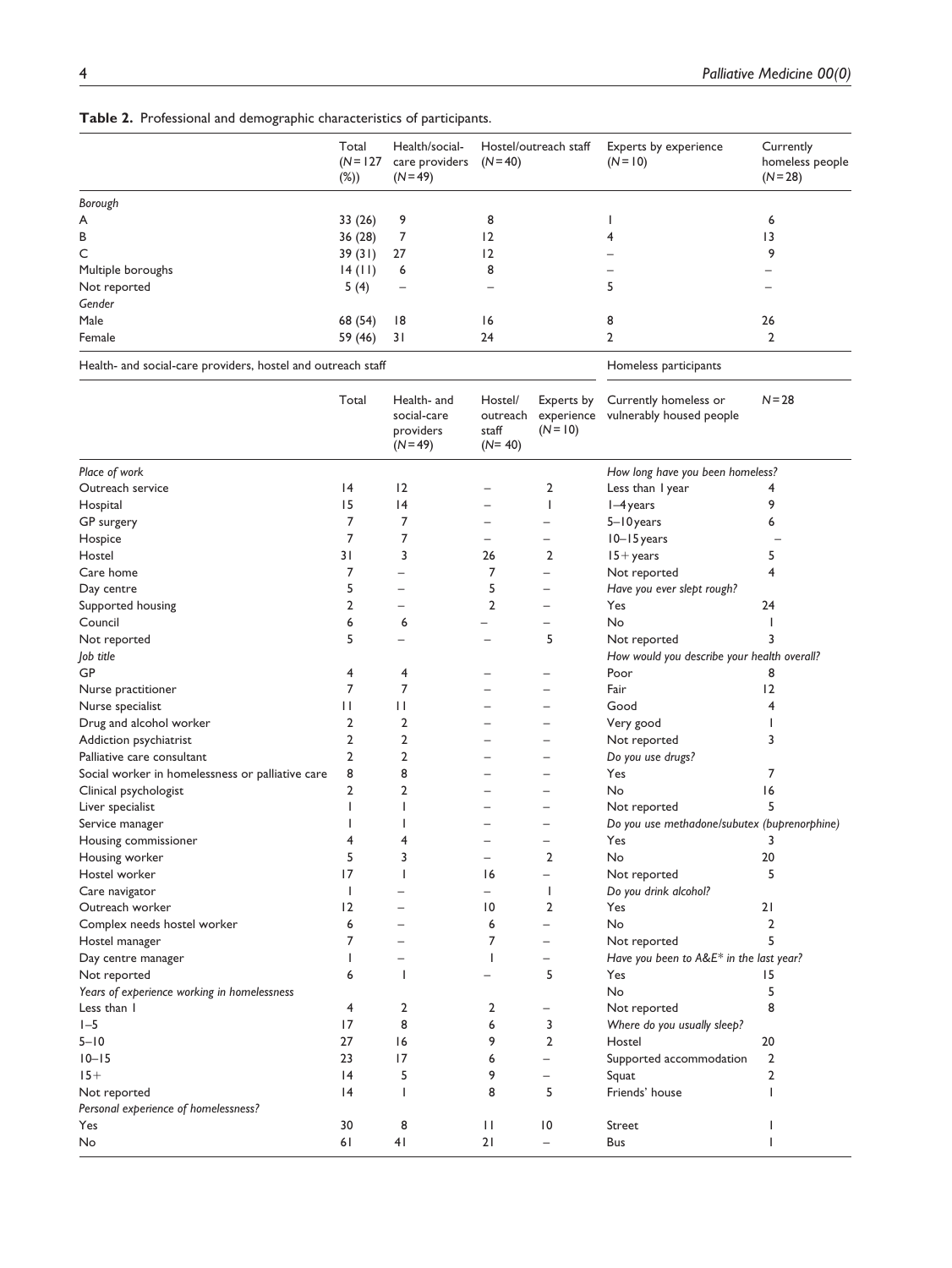#### **Table 2.** (Continued)

| Health- and social-care providers, hostel and outreach staff |       |                                                       |                                          |                          | Homeless participants                                        |          |  |
|--------------------------------------------------------------|-------|-------------------------------------------------------|------------------------------------------|--------------------------|--------------------------------------------------------------|----------|--|
|                                                              | Total | Health- and<br>social-care<br>providers<br>$(N = 49)$ | Hostel/<br>outreach<br>staff<br>$(N=40)$ | Experts by<br>$(N = 10)$ | Currently homeless or<br>experience vulnerably housed people | $N = 28$ |  |
| Not reported                                                 | 8     |                                                       | 8                                        |                          | Not reported                                                 |          |  |
|                                                              |       |                                                       |                                          |                          | Experts by experience - how long were you<br>homeless?       |          |  |
|                                                              |       |                                                       |                                          |                          | $I-5$ years                                                  | 6        |  |
|                                                              |       |                                                       |                                          |                          | $5 - 10$ years                                               |          |  |
|                                                              |       |                                                       |                                          |                          | $10 - 15$ years                                              |          |  |
|                                                              |       |                                                       |                                          |                          | Not reported                                                 |          |  |

\*A&E: accident and emergency department of a hospital.

**Table 3.** Challenges to the provision and access of palliative care for people who are homeless in London.

*Complex behaviours in mainstream services*

- Behaviours related to complex trauma and substance misuse issues; inflexibility and inexperience
- *Gaps in existing systems*
	- Lack of appropriate alternatives
	- Need for holistic approach to care and support
	- Hostel as a place of care and death?

*Uncertainty and complexity*

- Difficulty predicting illness trajectories
- Advance care planning

rough (sleeping on the street) and 71% reported currently sleeping in hostels most of the time.

# *Challenges in the provision of palliative care for homeless people in London*

Semi-structured interviews and focus groups identified challenges in providing palliative care to homeless people. Challenges included supporting people with complex trauma and substance misuse in mainstream services, uncertainty around prognosis and complexity associated with homelessness. Gaps and fragmentation in existing systems meant there was often very little choice regarding place of care for homeless people (Tables 3 and 4).

# *Complex behaviours in mainstream health and social services*

*Behaviours related to complex trauma and substance misuse; inflexibility and inexperience.* Health and social services have difficulty supporting the complicated requirements of some homeless people due to their often chaotic lifestyles and addictions. During hospital admissions, it was common for addiction-driven behaviours to cause homeless people to

#### **Table 4.** Key findings.

#### *Key findings*

- In London, appropriate services for homeless people with advanced ill health are lacking. Facilities that can meet the physical and emotional needs of homeless people with advanced ill health, who may continue to misuse substances, are needed.
- There is currently a large emotional, and practical burden on hostel staff in supporting homeless people with advanced ill health due to lack of appropriate alternatives. Homeless people, and those supporting them, struggle to access the services required.
- There is a conflict between the recovery-focused nature of many services, and the realities of health and illness for homeless people that create a lack of comprehensive person-centred care.
- Collaboration between health, housing and social services, the promotion of multidisciplinary working including hostel in-reach and greater training and support are urgently needed for professionals and those working with homeless people as their health deteriorates.

frequently leave the ward to obtain substances or alcohol. This made it difficult for already stretched hospital staff to engage with the person and deliver the care required:

… one problem is that hospitals are so busy … if someone is repeatedly coming back in, full of ascitic fluid, popping off the ward for a couple of cans, they just discharge them … But … if that's going to be the pattern for the last 6months of someone's life, you want to try and actually use it. (General Practitioner – Borough A)

Furthermore, homeless people were avoidant of many mainstream facilities, which seemed alien to them. A preference to remain in the familiar environment of the hostel was described:

There's been a few guys that were in hospital, told they were dying … they didn't want to go to any hospice, they didn't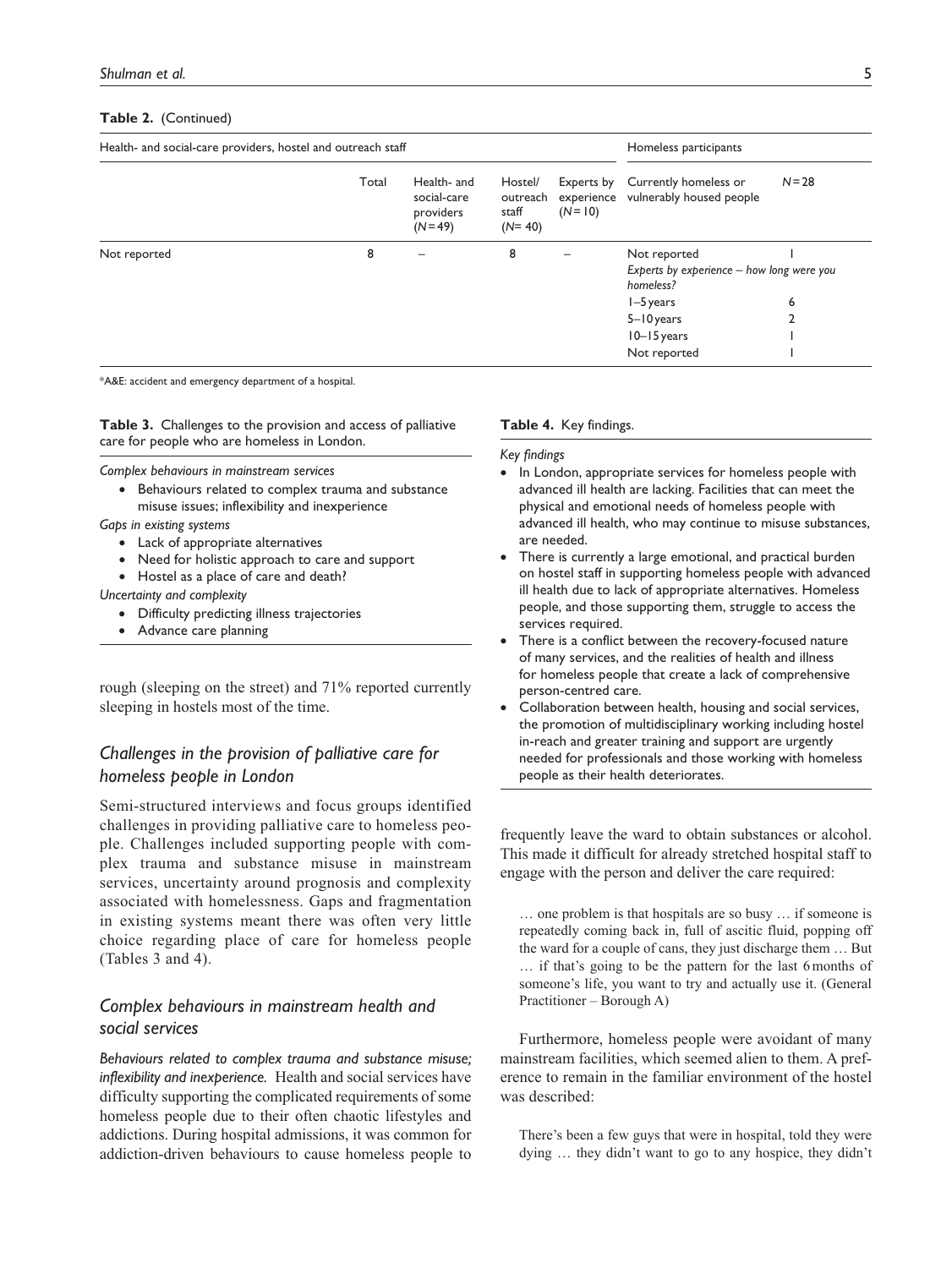want to … stay in hospital, they wanted to die in the homeless hostel. (Formerly homeless person – Borough B)

The inexperience of many professionals alongside the difficulties of working with people with challenging behaviours in mainstream settings was sometimes translated into a perceived prejudice and lack of compassion towards homeless people:

I think there's a stigma … and professionals see it as a choice, you choose to pick the can up and put it to your mouth, rather than you being mentally and physically sick … So they just think 'You're wasting our time, you didn't have to pick up that drink', but there's so much more behind it than just picking up the drink. (Formerly homeless person – Borough B)

This complexity negatively affected the way that homeless people were able to access services, meaning assessments and the delivery of services were challenged:

Social services say 'they're still drinking, so we're not going to give them a package of care'. Even if they're drinking, they still need to get in and out of a bath, or use a commode. Their drinking doesn't mean they're not entitled to services. (Drug and alcohol worker – Borough B)

# *Gaps in existing systems*

*Lack of alternatives.* Homeless people often present with high support needs with advanced ill health and/or cognitive impairment at a young age (young olds).<sup>36</sup> The lack of facilities providing palliative care, including respite and a place to die in comfort, were the most significant gaps described.

Homeless people do not fit the profile of the majority of care home patients where one of the admission criteria is usually to be over 65 years of age. Behaviours associated with substance misuse also pose a challenge for hospices and care homes, where many residents are frail and vulnerable. Thus, access to these services is uncommon for this population:

Most care homes are with people with dementia who are older; it's just, it's our patients just don't fit any of these like rigid things … the care homes themselves are like 'what?! 'We don't want this 29year old' … you know? (Specialist nurse – Borough C)

*Need for holistic approach to care and support.* Frustration was expressed regarding the fragmentation and lack of joint approach between health, housing and social services which prevented a person-centred approach to care. Assessments by social services only took the individual's current situation into account. They were often conducted in hospitals, following detox from alcohol (or stabilisation on methadone), were often inaccurate and did not

represent that person's needs back in the community. When support from social services was obtained, it was often inadequate. Concerns from hostel staff were often not listened to by professionals and a lack of continuity in carers meant trust did not develop between the carer and the homeless person:

They are not incontinent 11 o'clock every day when the carer comes in. It's like … when somebody is dying … they are not dying between the hours of 9 to 5. It could happen anytime so you know … who does the nights? We do. Their physical health needs are so extensive. So … having these [carers] coming in and out. It's just … it doesn't work. (Hostel staff – Borough C)

*Hostel as a place of care and death?* In London, many homeless people with high support needs are in homeless hostels, usually for up to 2 years. The hostels included in this research all provide single rooms with shared facilities and an assigned key worker. Overall, key workers focus on recovery; helping people transition to less supported accommodation, moving towards abstinence, stability and employment. For some, this is appropriate, but for those with advanced illness, this raises issues. Shifting the focus of support and services away from recovery towards living well until death (by focusing on improving quality of life) may be uncomfortable, despite recognition that 'recovery' may not be possible for all:

When I first came into this I thought this is about recovery, it's not. I mean … realistically … it can't be. And it isn't. Very few people recover. (Specialist nurse – Borough C)

Where the focus of support and interactions between professionals and homeless individuals changed from an aim to reduce or stop substances, to an improvement in quality of life, care was person-centred and compassionate:

He was very content. I think because we allowed him to have his wish [not to go into hospital] ... He didn't want any medication from the GP … he wanted to carry on drinking … we respected his wish … It was very sad for us, but … it was what he wanted. (Outreach worker – Borough B)

Debate emerged over whether homeless people should, if they wished, be supported to remain in hostels until they die. Concerns raised included limited access to adequate support, lack of staff confidence, burden on staff, safeguarding concerns and the chaotic, noisy nature of hostels. The quote below describes fear around the vulnerability of homeless people with advanced ill health who remain within the hostel:

They become so vulnerable to financial exploitation …, they used to take him to the cash machine and take all his money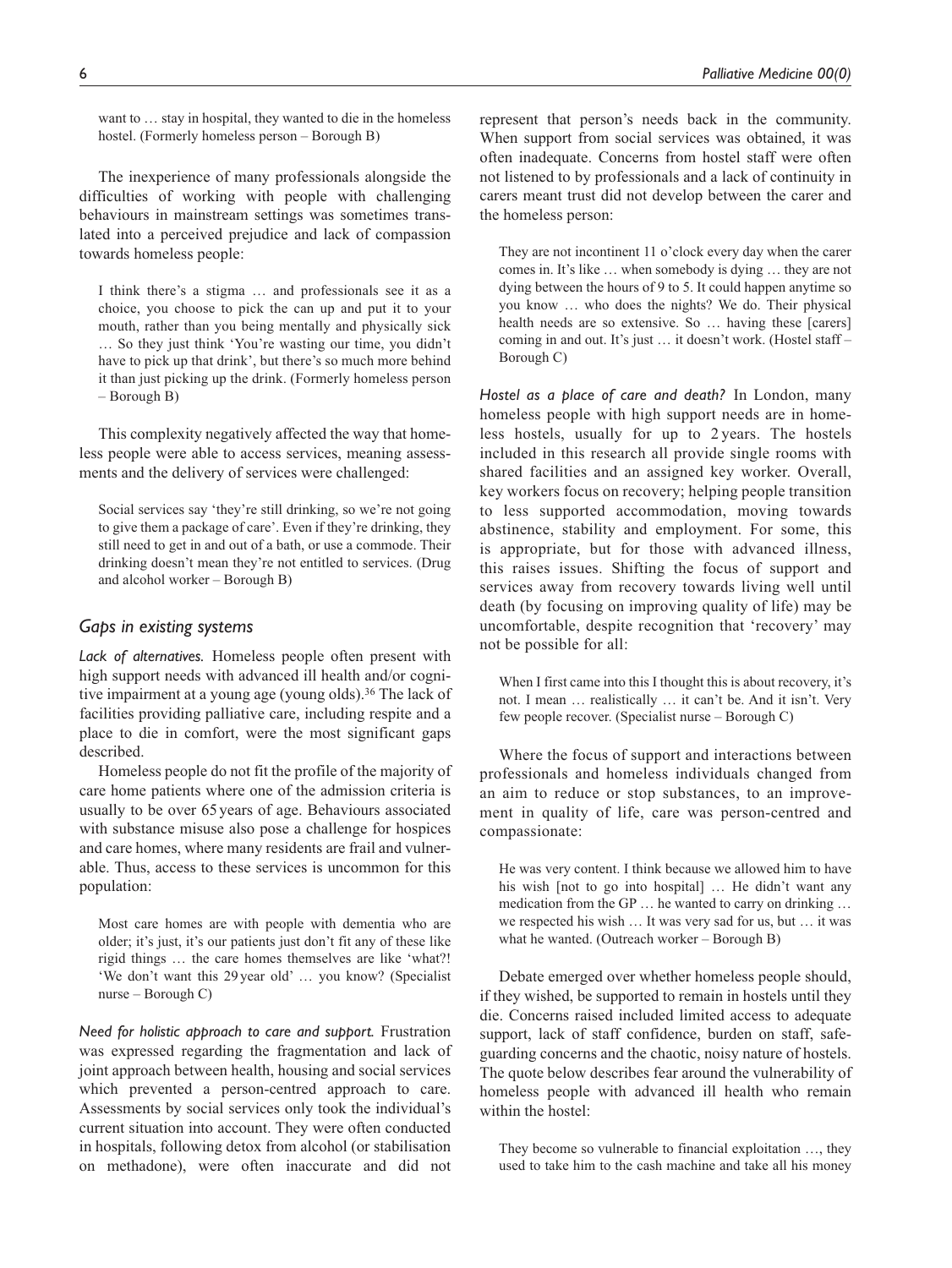… we couldn't safeguard against that … he was deemed to have capacity; we couldn't do a damned thing about his money. (Hostel staff – Borough C)

Storing and administering medication within a hostel was also problematic. Hostel staff are not trained or licensed to administer medication. In an environment in which many residents have substance misuse issues, the safe storage of medications such as opiates is an issue.

Furthermore, some participants felt dying in a hostel may be an isolated, unpleasant experience that could be disturbing for other residents:

You've got to walk past those people [who are visibly unwell]. They half block the stairwell, you have to edge your way past. It's kind of … in your face. Erm, yeah, it becomes part of the furniture. But it disturbs me as a person … (Hostel resident – Borough C)

The burdens of caring for dying homeless people fall on hostel staff, despite often having no medical training or experience. Many participants emphasised that hostels are not, and perhaps should not become care homes. While hostel staff did all they could to support dying residents, this was a very difficult position for them, emotionally and logistically:

At least three times a shift we check she's okay. It's hard … particularly on weekends and nights when we only have two staff … it's a big hostel [60 residents] … you really can only do so much … this isn't an appropriate environment, but it's the best we have. (Hostel staff – Borough A)

With the focus of palliative care being quality of life, for some, the benefits of enabling dying persons to remain in hostels outweighed the challenges. Arguments for people remaining in the hostel centred around choice and compassion. Some hostel residents perceived the hostel as 'home'. As such, if a desire to remain there until death was expressed, some felt this should be honoured. While hospitals may better serve the physical needs of dying homeless people, some felt hostels were best placed to meet their emotional needs. Furthermore, hospitals were often thought of as 'places of death' by homeless people and were thus avoided:

I remember one guy … his breath, you'd smell it, you'd know he was ill. And I used to say to him, get help … get to hospital … he just was absolutely terrified of hospitals. He'd say 'if I go into hospital, I'm coming out in a box'. (Day centre user – Borough B)

# *Uncertainty and complexity*

*Difficulty predicting disease trajectories.* The surprise question ('*Would you be surprised if this person were to die in the next 6–12months?*') is a method used when considering whether someone may benefit from palliative care.<sup>37</sup> Hostel staff and healthcare professionals indicated that for many homeless people, the answer to this question would be 'no'. Their health is often poor, and their needs are complex making it hard to identify who might be considered palliative.

Further uncertainty stems from characteristics of illnesses such as decompensated liver disease (often a complication of alcohol and/or hepatitis C), common among the homeless population. Prognosis for these illnesses is notoriously difficult to predict, particularly in the context of continuing substance misuse:38

One of my clients was given three months, he didn't die for about a year and four months later, that's liver disease, yeah. And there's another guy … he should be dead by now. He looks weller every day! (Hostel staff – Borough C)

For illnesses such as cancer, with more predictable trajectories, professionals reported more success in accessing services including hospice support. However, even for homeless cancer patients who were not misusing substances, placement within a care home or hospice remained challenging, due to young age and previous experiences that hospices had with supporting homeless people:

The last time I tried to get a [homeless] patient a bed at a hospice, they [the hospice] interrogated me. They wanted a very clear prognosis and it was because the woman I had sent there before, who we thought was dying … was there for months because she had nowhere else to go. (Hospital palliative care nurse specialist – Borough B)

*Advance Care Planning.* ACP [or discussions regarding goals of care] rarely occurred with our group of homeless individuals. In addition to a lack of options to offer, professionals often lacked confidence in having such conversations and expressed concerns regarding the fragility and vulnerability of many homeless people:

… we have a client who … probably … could die within the next 6-12months … do we want to have a conversation about where he wants to die? I feel I can't because I don't feel there are any options for him. (Hostel staff – Borough C)

Many homeless people are using substances to block out past trauma, so the potential of negatively impacting on their emotional well-being by discussing future health and options was voiced as a major concern. Other professionals feared discussions about future care needs and preferences may represent removal of hope and be interpreted as staff '*giving up on them*'. Transient relationships were often cited by medical staff as conversation barriers:

For people who aren't engaging … Self-discharging … nobody feels they know them … having those very difficult conversations … people feel someone else should be doing it … no one feels qualified … (Nurse – Borough C)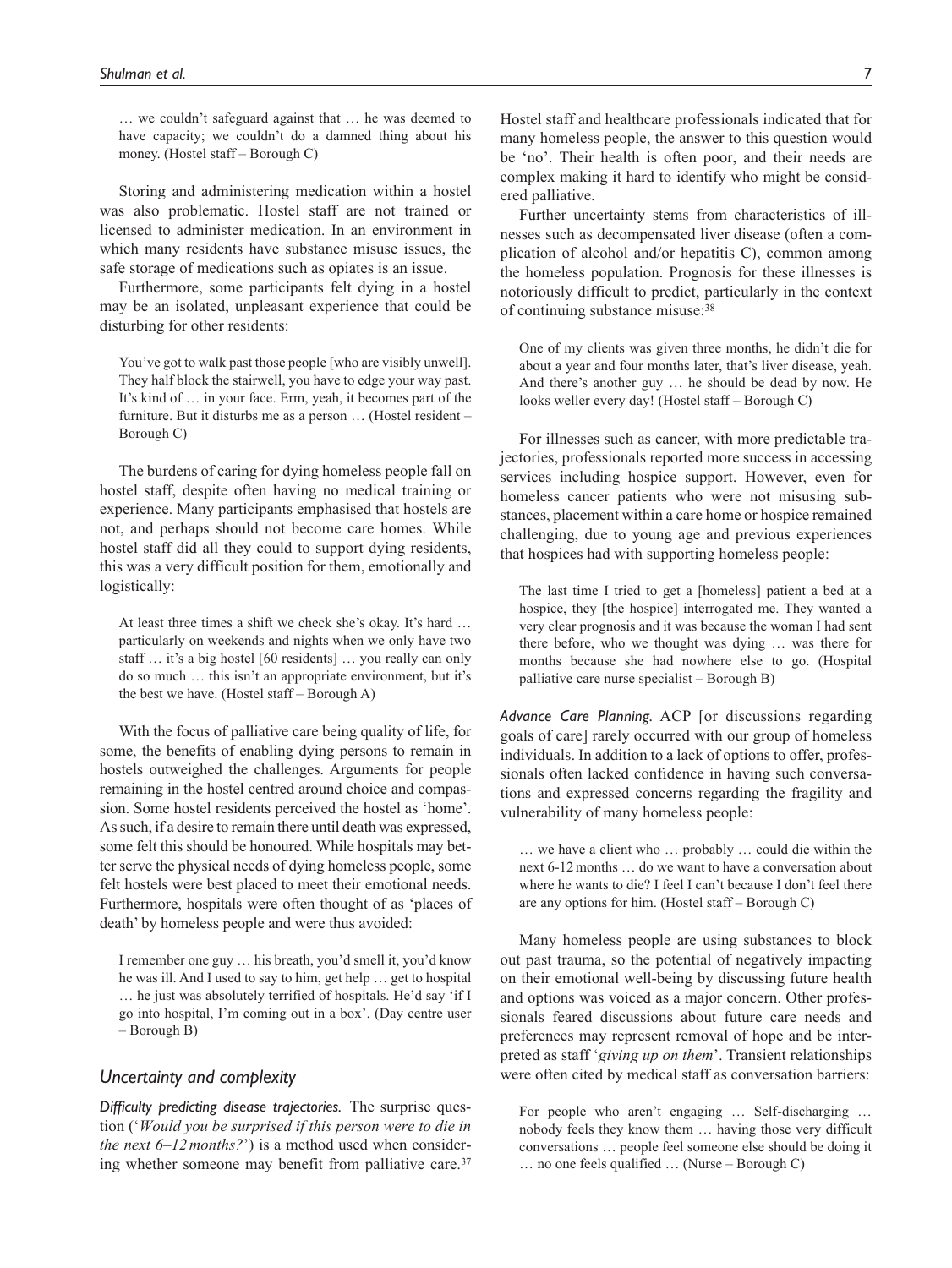Avoidance of discussing future preferences was echoed by homeless people:

A lot of people are frightened to think about it. Most people won't talk about it, they won't entertain talking about it. They see it as so far away, you know? Why bother now, let's wait until nearer the time. (Hostel resident – Borough C)

The combination of apprehension from professionals and avoidance from homeless people challenged the exploration of future wishes and preferences:

I think the temptation is just not to have the conversation, you know it's happening, they know it's happening … especially when admissions become more frequent … staff know eventually that person's not coming back. (Hostel staff – Borough A)

# **Discussion**

This is the largest qualitative study exploring challenges to palliative care for homeless people, from the perspectives of homeless people and those supporting them. This research documents the growing concern that many homeless people are dying in unsupported, unacceptable situations. Complexities of identifying who is palliative and also the lack of appropriate services for homeless people who have high support needs, particularly in combination with substance misuse issues, are highlighted.

Our findings indicate that complexity around caring for homeless people with advanced ill health stems in part from difficulties accepting young people are dying from potentially preventable causes. The conflict between the recovery-focused nature of many services and the realities of health and illness for homeless people create blocks to truly person-centred care.

# *Implications for policy and practice*

*Tailored, joined-up services.* The importance of individualised care for homeless people<sup>21</sup> in a psychologically informed environment<sup>39</sup> has been recognised. However, the current fragmentation in services and funding across London means this can be challenging to deliver, with access to appropriate services proving problematic.

Providing adequate support for homeless people as their health deteriorates is complicated and requires an integrated approach between health, housing and social care. In the United Kingdom, a facility that is tailored to the needs of this population that could provide respite, $40$ act as a step-up from a hostel and a step-down from hospital and which could also be a place someone could peacefully die is required. This model is in operation in Canada in the form of a 'shelter based hospice'.41

*Promoting in-reach, collaboration and training.* If homeless people with advanced ill health are to remain in hostels,

greater collaboration between health- and social-care services is needed. This could improve care for homeless people with advanced ill health and support and reduce pressure on hostel staff. Participants emphasised the need for multidisciplinary case reviews, in-reach into hostels and greater training and support for all professional groups. Where there was in-reach from nurses and general practitioners into hostels, this was found to be invaluable. Also of great benefit was the palliative care coordinator role, operational in St Mungo's hostels (a homelessness charity).<sup>19</sup> This provides an interface between hostels and healthcare providers and encourages multidisciplinary working. Extension of this and other in-reach roles should be encouraged, alongside building on the growing interest from the hospice community in supporting homeless people.

*ACP.* Conversations with homeless people regarding their future care preferences rarely occur partly due to uncertainty of prognoses, concerns about fragility and the focus on recovery inherent in the ethos of many services. To combat these, we propose that conversations start earlier and the focus of such discussions should help people explore their insights, aspirations, health and choices for the future, and not just end-of-life issues.

*Strengths and limitations.* While the experiences of homeless people in London may be different to those in rural areas, we believe many of the challenges described may be encountered outside London. A large, diverse sample was recruited, though self-selection of professional participants and key worker identification of homeless participants introduces the potential for bias. The requirement for homeless people to be sober during participation may have led to an underrepresentation of those with severe addictions. Twenty-five percent of our homeless sample reported using drugs, which is lower than previous UK research suggests.6

*Implications for future research.* Significant gaps in services for homeless people with advanced ill health have been identified. Research is needed to quantify the scale of this problem and interventions, using qualitative and quantitative methods, need to be developed and evaluated to address this inequity. Training for all professional groups needs to developed, delivered and evaluated.

# **Conclusion**

Given the unique and complex needs of homeless people with advanced ill health, specialised, flexible services are key in promoting compassionate, coordinated care. This will require a joint response from health, housing and social services. At the minimum, this should include increased collaboration between services, the promotion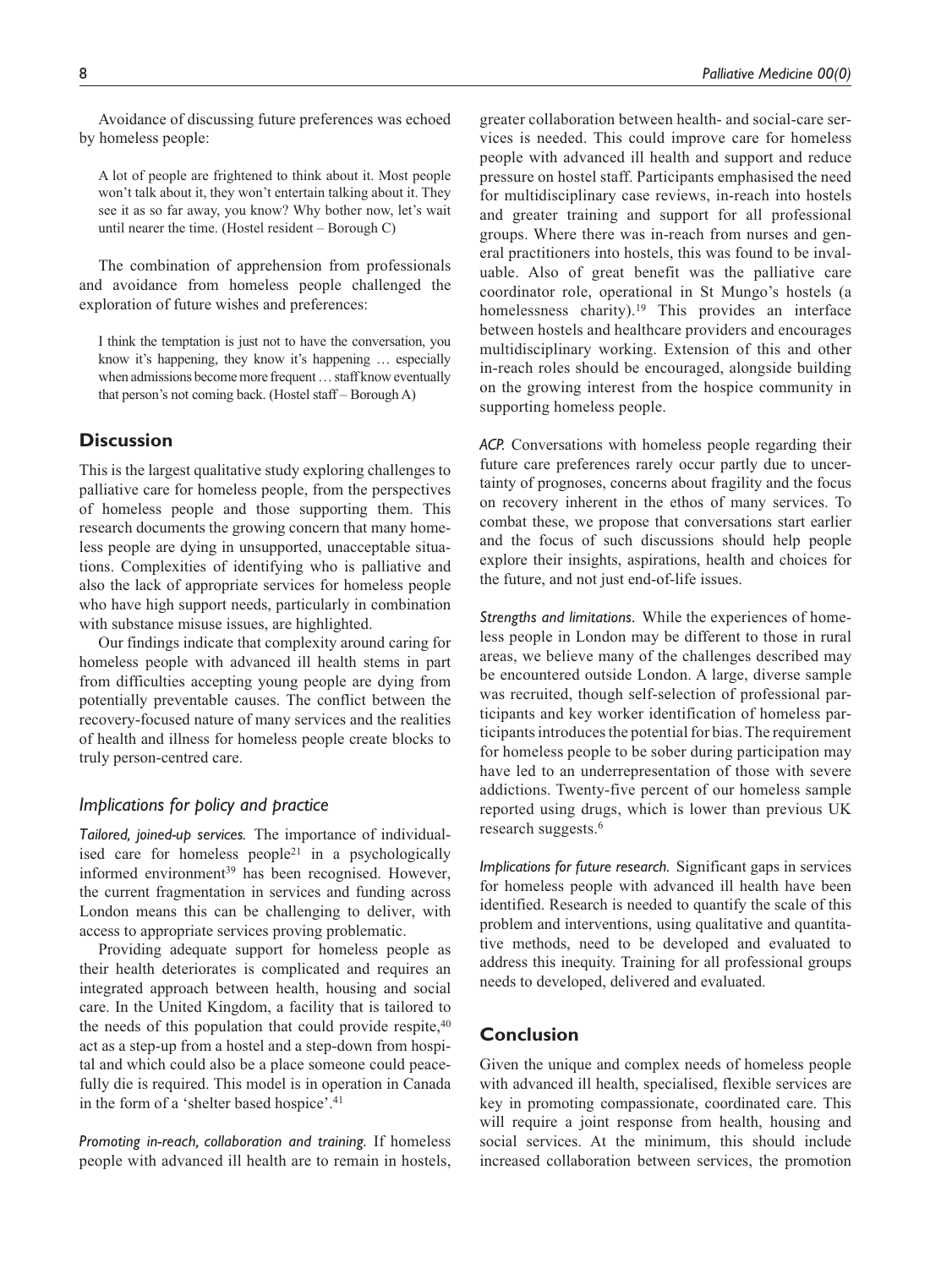of in-reach into hostels and greater training and support for all professional groups. A bespoke service, providing an appropriate level of care and support for homeless people who are dying, in an environment in which they can feel comfortable may also be required.

#### **Acknowledgements**

The authors would like to thank the managers, employees and service users of homelessness services across the three London Boroughs. C.S., P.S., S.D. and J.L. conceptualised the study. C.S., B.F.H. and J.D. collected the data. B.F.H. and C.S. analysed the data. B.F.H. drafted the initial manuscript. C.S., P.S., J.L., N.H., D.H., J.D., B.V., S.D., N.B. and P.K. reviewed the manuscript, approved the final manuscript and agree to be accountable for all aspects of the work.

#### **Declaration of conflicting interests**

The author(s) declared no potential conflicts of interest with respect to the research, authorship and/or publication of this article.

#### **Funding**

The author(s) disclosed receipt of the following financial support for the research, authorship and/or publication of this article: This research was funded by a grant from The Oak Foundation (OCAY-14-574). PS, BV, JL and SD were supported by Marie Curie (grant numbers: 509537; 531645 and 531477). Initial seed funding and support was provided by Coordinate My Care to facilitate CS in the development of this research.

#### **References**

- 1. Hwang SW, Wilkins R, Tjepkema M, et al. Mortality among residents of shelters, rooming houses, and hotels in Canada: 11 year follow-up study. *BMJ* 2009; 339: b4036.
- 2. Homeless Link. *Support for single homeless people in England: annual review 2015*. London: Homeless Link, 2015.
- 3. Baggett TP, O'Connell JJ, Singer DE, et al. The unmet health care needs of homeless adults: a national study. *Am J Public Health* 2010; 100(7): 1326–1333.
- 4. Barrow SM, Herman DB, Córdova P, et al. Mortality among homeless shelter residents in New York City. *Am J Public Health* 1999; 89(4): 529–534.
- 5. Fitzpatrick S, Pawson H, Bramley G, et al. *The homelessness monitor: England 2016*. London: Crisis, 2016.
- 6. Homeless Link. *The unhealthy state of homelessness: health audit results 2014*. London: Homeless link, 2014.
- 7. Stringfellow EJ, Kim TW, Pollio DE, et al. Primary care provider experience and social support among homelessexperienced persons with tri-morbidity. *Addict Sci Clin Pract* 2015; 10(Suppl. 1): A64.
- 8. Homeless Link. *Improving hospital admission and discharge for people who are homeless: analysis of the current picture and recommendations for change*. London: Homeless Link and St Mungo's, 2012.
- 9. Hwang SW, O'Connell JJ, Lebow JM, et al. Health care utilization among homeless adults prior to death. *J Health Care Poor U* 2001; 12(1): 50–58.
- 10. Davis-Berman J. Serious illness and end-of-life care in the homeless: examining a service system and a call for action for social work. *Soc Work Soc* 2016; 14(1): 1–11.
- 11. Rae BE and Rees S. The perceptions of homeless people regarding their healthcare needs and experiences of receiving health care. *J Adv Nurs* 2015; 71(9): 2096–2107.
- 12. Håkanson C and Öhlén J. Illness narratives of people who are homeless. *Int J Qual Stud Health Well-being* 2016; 11: 32924.
- 13. McNeil R and Guirguis-Younger M. Illicit drug use as a challenge to the delivery of end-of-life care services to homeless persons who use illicit drugs: perceptions of health and social care professionals. *Palliat Med* 2012; 26: 350–359.
- 14. McNeil R, Guirguis-Younger M, Dilley LB, et al. Harm reduction services as a point-of-entry to and source of endof-life care and support for homeless and marginally housed persons who use alcohol and/or illicit drugs: a qualitative analysis. *BMC Public Health* 2012; 12: 312.
- 15. Tobey M, Manasson J, Decarlo K, et al. Homeless individuals approaching the end of life: symptoms and attitudes. *J Pain Symptom Manage* 2017; 53: 738–744.
- 16. Cipkar C and Dosani N. The right to accessible healthcare: bringing palliative services to Toronto's homeless and vulnerably housed population. *UBC Med J* 2016; 7(2):  $19 - 20.$
- 17. Hudson BF, Flemming K, Shulman C, et al. Challenges to access and provision of palliative care for people who are homeless: a systematic review of qualitative research. *BMC Palliat Care* 2016; 15(1): 96.
- 18. Song J, Bartels DM, Ratner ER, et al. Dying on the streets: homeless persons' concerns and desires about end of life care. *J Gen Intern Med* 2007; 22(4): 435–441.
- 19. Davis S, Kennedy P, Greenish W, et al. *Supporting homeless people with advanced liver disease approaching the end of life*. Marie Curie and St Mungo's, 2011, [https://www.](https://www.mariecurie.org.uk/globalassets/media/documents/commissioning-our-services/current-partnerships/st-mungos-supporting-homeless-may-11.pdf) [mariecurie.org.uk/globalassets/media/documents/commis](https://www.mariecurie.org.uk/globalassets/media/documents/commissioning-our-services/current-partnerships/st-mungos-supporting-homeless-may-11.pdf)[sioning-our-services/current-partnerships/st-mungos-sup](https://www.mariecurie.org.uk/globalassets/media/documents/commissioning-our-services/current-partnerships/st-mungos-supporting-homeless-may-11.pdf)[porting-homeless-may-11.pdf](https://www.mariecurie.org.uk/globalassets/media/documents/commissioning-our-services/current-partnerships/st-mungos-supporting-homeless-may-11.pdf)
- 20. McNeil R, Guirguis-Younger M and Dilley LB. Recommendations for improving the end-of-life care system for homeless populations: a qualitative study of the views of Canadian health and social services professionals. *BMC Palliat Care* 2012; 11: 14.
- 21. Sumalinog R, Harrington K, Dosani N, et al. Advance care planning, palliative care, and end-of-life care interventions for homeless people: a systematic review. *Palliat Med* 2017; 31: 109–119.
- 22. Henry C. *Advance care planning: a guide for health and social care staff*. Nottingham: The University of Nottingham, 2007.
- 23. Song J, Ratner ER, Wall MM, et al. Summaries for patients. End-of-Life Planning intervention and the Completion of Advance Directives in homeless persons. *Ann Intern Med* 2010; 153(2): I–38.
- 24. Song J, Ratner ER, Wall MM, et al. Effect of an End-of-Life Planning Intervention on the completion of advance directives in homeless persons: a randomized trial. *Ann Intern Med* 2010; 153(2): 76–84.
- 25. Leung AK, To MJ, Luong L, et al. The effect of advance directive completion on hospital care among chronically